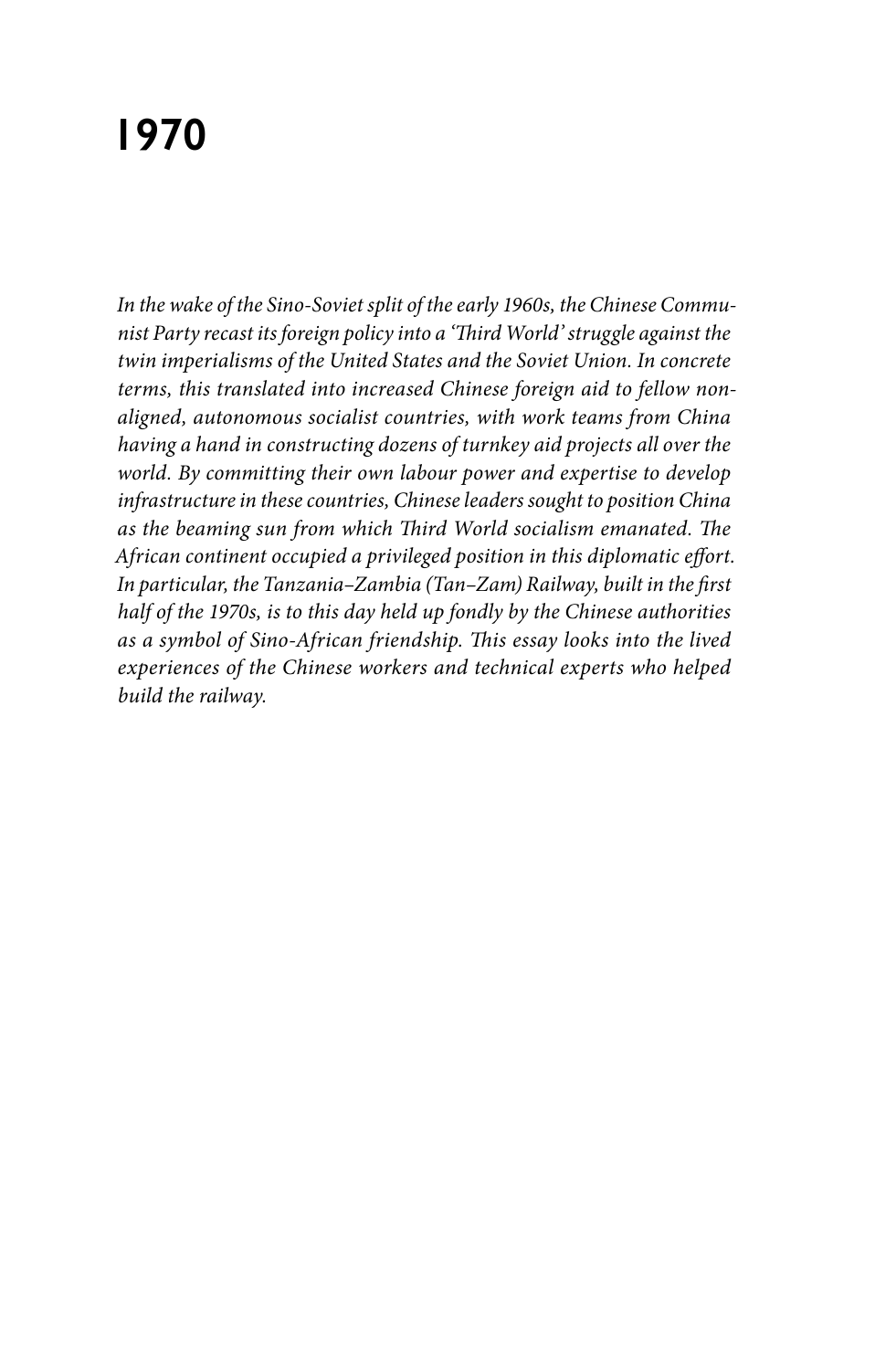# **Building** *Uhuru***: Chinese Workers and Labour Diplomacy on the Tan–Zam Railway**

Matthew GALWAY



'Serve the Revolutionary People of the World', 1971. Image courtesy of the IISH Stefan R. Landsberger Collection, chineseposters.net/posters/e39-614.php.

On returning from his visit to Tanzania in 1968–69, civil rights<br>leader and author Robert F. Williams reflected on his ten-day,<br>1,470-mile (2,366-kilometre) round-trip motorcycle adventure<br>from Day of Seleom to Kaniri Much leader and author Robert F. Williams reflected on his ten-day, 1,470-mile (2,366-kilometre) round-trip motorcycle adventure from Dar es Salaam to Kapiri Mposhi in the journal *The Call*. During the trip, which he undertook to emulate 'the long marches of the young Red Guards' and 'the cross-country treks of China's youth', he was struck by the initial construction of the Tanzania–Zambia (Tan–Zam) Railway. As he rode along it, witnessing Chinese technicians working alongside Tanzanian and Zambian labourers, he concluded that 'Africa's potential will be unlimited'.<sup>1</sup> Similarly, at a banquet during his second visit to the People's Republic of China (PRC) in 1968, Tanzanian President Julius Nyerere reminisced about observing 'the revolutionary spirit' of the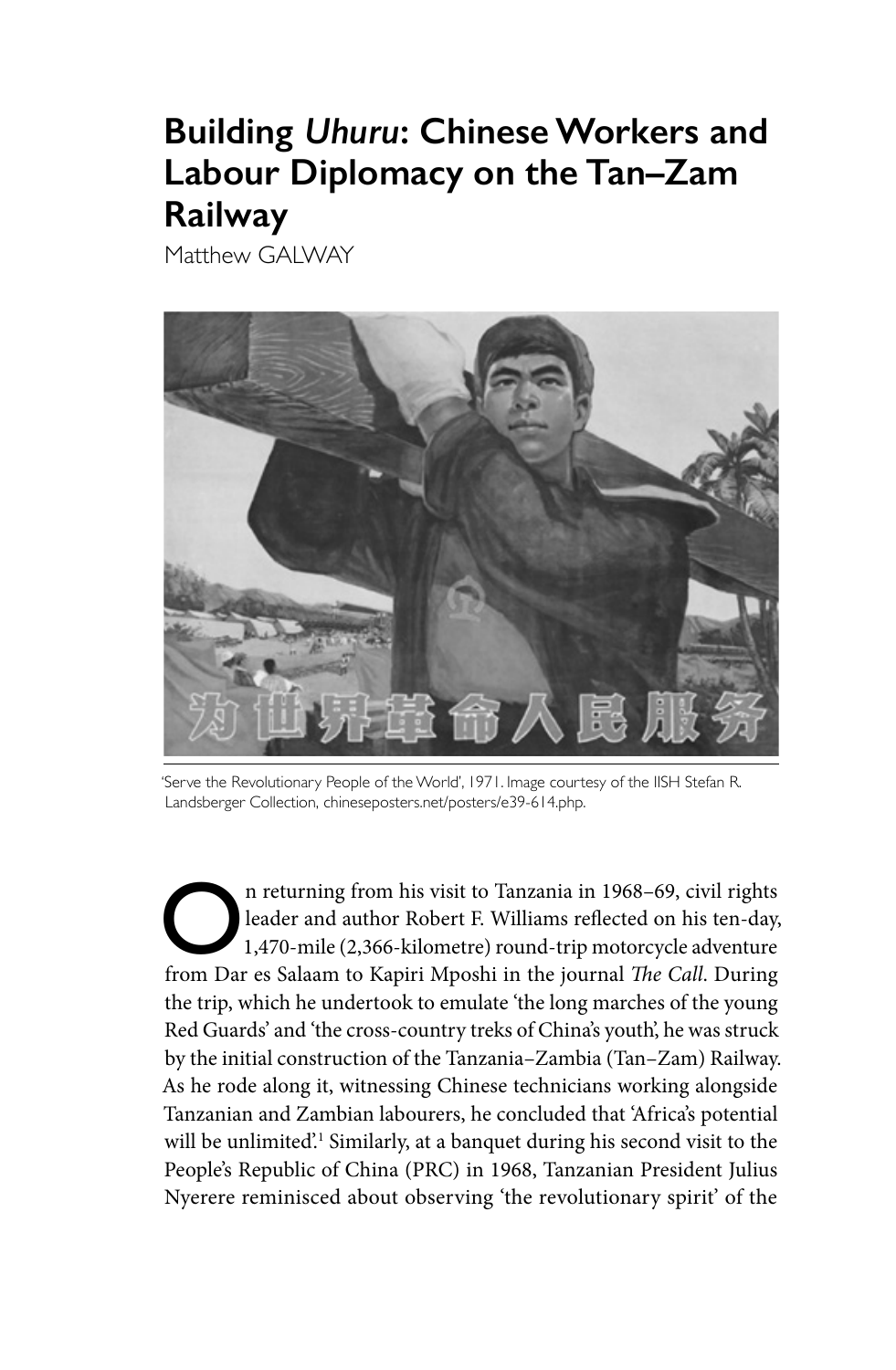Chinese people on the occasion of an earlier visit in 1965. He expressed the wish that 'all the people of Tanzania could visit China and witness for themselves what a determined people can accomplish'.2 He continued:

If we really want to move from national independence to the real independence of the people, and if we really want to make sure that the African revolution will ever move forward, and not degenerate into neocolonialism, then I say that we should learn from you [China]. Indeed, from what I have seen of China in 1965, I must say that if you found it necessary to begin a cultural revolution [to] make sure that the new generation would carry forward the banner of your revolution, then certainly we need one.<sup>3</sup>

Nyerere wondered how he might transmit the Chinese work ethic, discipline, and revolutionary spark to his homeland. After his return home, on inspecting Chinese-financed Tan–Zam construction sites and the Urafiki (Friendship) Textile Mill—another landmark Chinese-funded project—Nyerere was taken aback by Chinese technical workers' work ethic, vigour, zeal, and competence. 'Disciplined work is essential,' he noted, 'and here once again our Chinese technicians have set us a great example.'4

Although many Tanzanians made the journey to China to study and train, the Chinese Communist Party (CCP) also sent its nationals to Tanzania. In exchange for 'unfettered access' to Tanzanian ports, and only after Euro-American firms refused to pledge aid to the country, the PRC 'flooded Tanzania with teachers, doctors, technological support, monetary aid, cultural productions, and a range of other collaborative and unilateral assistance.<sup>5</sup> Unilateral assistance, in particular, stood out as Maoist China's greatest contribution to the developing world. In 1964 alone, China dedicated more than US\$45 million in aid to Tanzania about half of Beijing's yearly aid commitment on the continent.6 The sum also covered the transport of a Chinese Railway Expert Team (中国铁 路专家组) of 40-50,000 technical personnel, their living accommodation, and the employment of 50–60,000 local labourers. In the midst of the Cultural Revolution, the Chinese authorities committed to loan to Tanzania and Zambia 988 million yuan, 868 million of which (approximately US\$400 million) was interest-free, which both countries would use for infrastructure projects and repay over three decades after a five-year deferral.7 Beijing's goal was twofold: 1) to spur economic development in both Tanzania and Zambia by linking the latter's Copper Belt (Zambia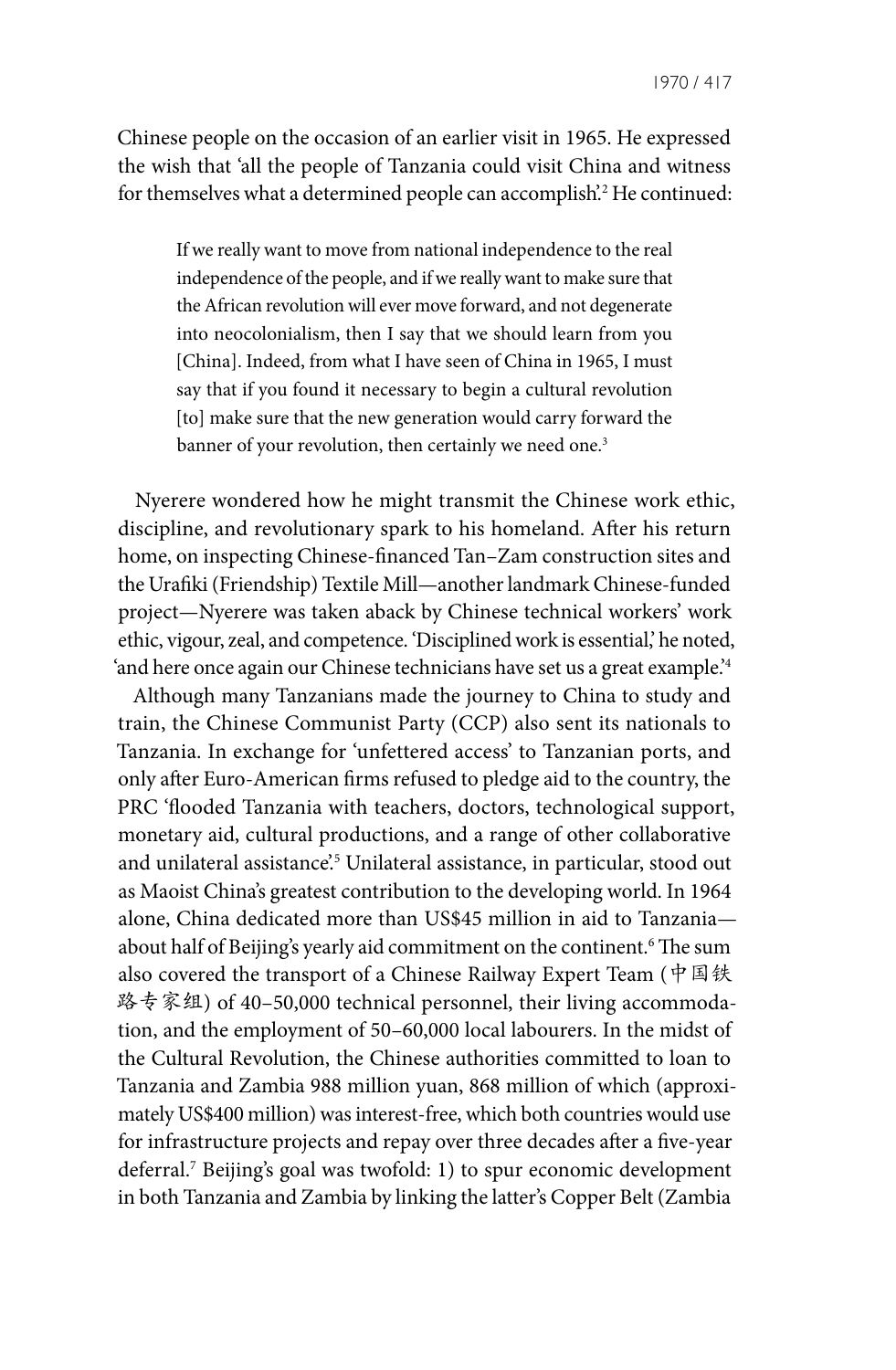#### 418 PROLETARIAN CHINA

exported 700,000 tonnes of copper annually) to the former's ports; and 2) to decouple both countries from dependency on apartheid South Africa and white-dominated Rhodesia by securing cargo transport in East and southern Africa, thus facilitating Zambian support for anticolonial struggles in Angola, Southern Rhodesia, and South Africa.8 As one Chinese Railway Expert Team member recalled, the Tan–Zam Railway 'accomplished its mission in both senses'.9 A third goal, however, underpinned this substantial commitment: the export of model labour as the quintessence of Third World socialist solidarity.

## A Leap Forward in African Development

Chinese labour on the Tan–Zam Railway was a material manifestation of the greater China–Tanzania friendship, which was solidified in a 1965 treaty that spanned the next decade. Du Jian, an interpreter who joined the Chinese labour team in Tanzania in 1969, witnessed the railway's construction firsthand and continued to track its growth across four decades. For him, the Tan–Zam Railway stood as a lasting embodiment of the friendship between China and Africa: 'It is no exaggeration to say that China exerted all its strength—in terms of manpower, materials, and funds—to build this railway.'10 China was, of course, undergoing the radical iconoclasm and political tumult of the Cultural Revolution, yet the CCP insisted on fronting the whole cost of the railway's construction. 'China shipped out more than 1.5 million tonnes of materials, including steel rail, cement, and dynamite, and daily necessities, even though it suffered itself a dire shortage of all commodities,' Du recounted. Mao Zedong and Zhou Enlai, in fact, 'personally oversaw a nationwide mobilisation' to vouchsafe that China was sending only its highest-grade supplies to Tanzania, and that Chinese factories, including the Wuhan Iron and Steel Plant, 'operated day and night' to meet material production quotas for the railway.

Why did the CCP commit to such a selfless, yet costly, endeavour? Between 1949 and 1965, socialism in China shifted from emphasising class revolution to a widescale anticolonial project aimed at casting out Euro-American imperialism from the Global South (see also Sorace and Zhu's essay in the present volume).<sup>11</sup> In the wake of the Sino-Soviet split of 1962, Chinese leaders made rhetorical commitments to waging Third World struggle against both US capitalist and Soviet socialist imperialisms, with Zhou declaring on his 1964 African tour that the continent was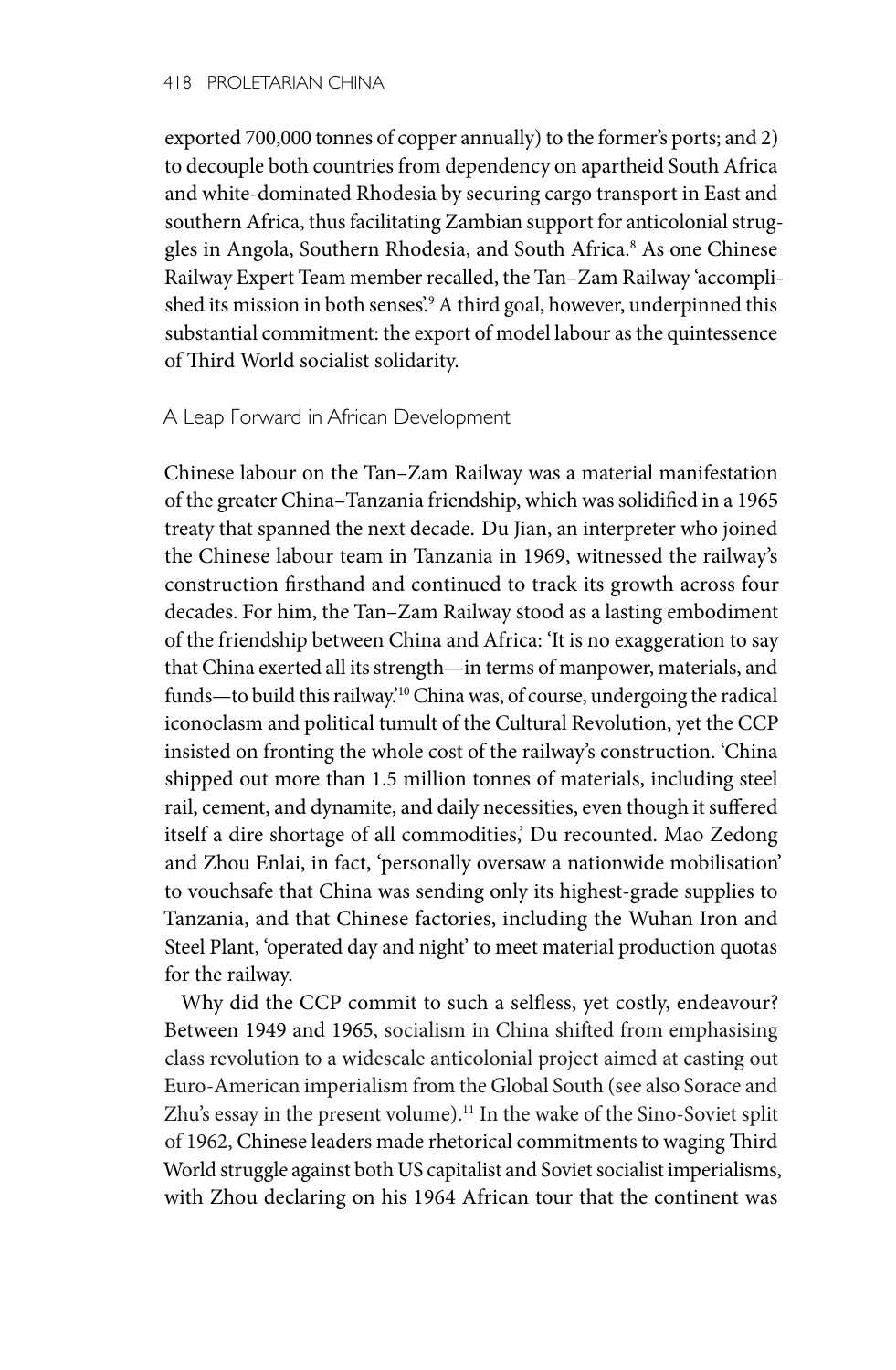'ripe for revolution'.12 But words only went so far. Sino-African relations in the 1960s were reflective of China's foreign policy, as Beijing fostered economic and diplomatic ties with newly independent countries and anticolonial movements in an 'international united front' (国际统一战 线).<sup>13</sup> By 1972, Chinese work teams had a hand in constructing nearly 100 different turnkey aid projects globally, and in 1973 the CCP had pledged aid to nearly thirty African nations.<sup>14</sup> Through these accomplishments, China burnished its credentials as an epicentre of anti-imperialism during the global 1960s and well into the long 1970s.<sup>15</sup>

The CCP sent teams of railway workers, engineers, and technicians—all of whom had to possess 'strong bodies, strong minds, and strong skills' in conjunction with a high ideological loyalty—to Tanzania to assist in developing socialism autonomously.16 As a living, labouring embodiment of the CCP's global vision and a show of Beijing's dedication to socialist development in Tanzania, these Chinese work teams laboured shoulder-to-shoulder with Tanzanians to build the Tan–Zam Railway from 1970 to 1975. As Jamie Monson wrote, Chinese workers' model labour 'conveyed the values of modernity and progress through the practice of self-discipline and hard work' and exhibited 'socialist principles … [of] international solidarity and brotherhood [to] foster worker discipline.<sup>17</sup> In this new type of 'labour diplomacy', Chinese leaders positioned the PRC as the beaming sun from which Third World socialism emanated, and Chinese experts and labourers stood as embodiments of that ideology.18 Through infrastructural development, Chinese technicians were to plant the seeds of socialism so the sun's rays could nourish them. Chinese technical workers' work ethic and vigour—both shaped by the Cultural Revolution's radical ethos—were also to be transmitted to their East African comrades. As Deborah Brautigam recounted:

A local farmer told me how he was inspired to follow the example of the Chinese, who worked in the paddy fields by lantern into the night. 'You see the Chinese man there [in the fields] and you come.' Once a visiting member of parliament came to consult a doctor and was surprised to find him scrubbing the floor of the office. While the World Bank recruited chiefs for its integrated agricultural development projects, the Chinese asked to work only with 'peasant' farmers … [T]he mobilization spirit of the Cultural Revolution reached its zenith in China's most audacious achievement in Africa: the Tanzania–Zambia railway.19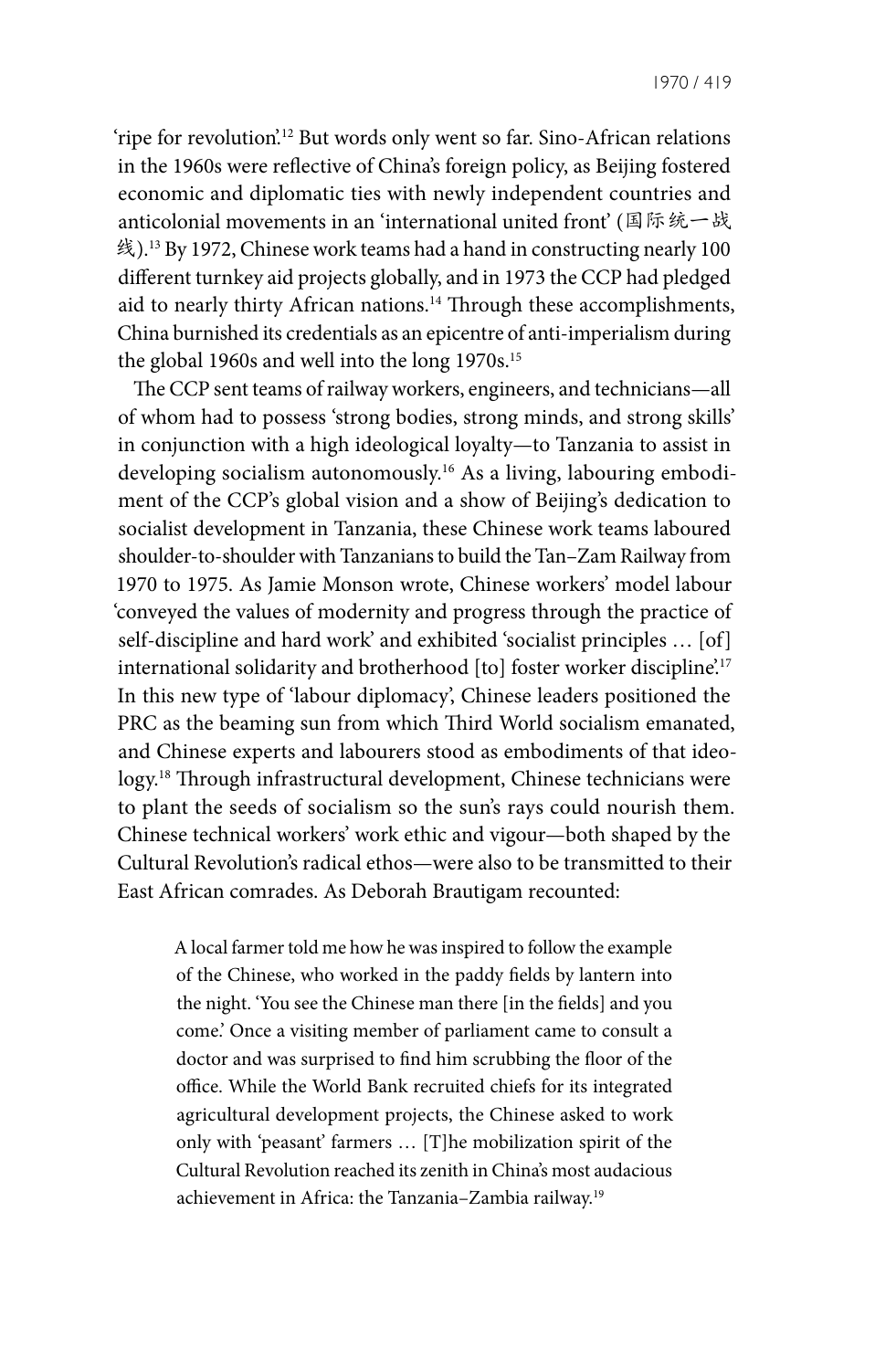#### 420 PROLETARIAN CHINA

If the Chinese sowed the seeds, Tanzanians and Zambians were to tend the saplings and cultivate the flowers of autonomous socialist development. As one Chinese instructor, Ya Peiji, explained:

After we complete this railway, if they [Tanzanians and Zambians] themselves do not know how to manage it, they will not know how to operate the railway … the management has to be localized, which means that we will help Tanzania and Zambia to cultivate their own talent to manage this railway … we will not only build this railway for them but we will make them feel that they are managing the railway themselves.20

Decades after its 1975 opening to the public—two years ahead of schedule, no less—the Tan–Zam Railway's lasting legacy as a monument to both the friendship between China and Tanzania and the international aspirations of the CCP has been recoded in the discourses that the Chinese authorities put forward to justify their Belt and Road Initiative (see also Halegua's essay in the present volume). Despite the enduring materiality of the railway, China's post-Mao marketisation has abandoned the Maoist imperative of world socialism via interest-free development, in pursuit of profit-driven resource acquisition for China's benefit.

Building the Railway

According to an agreement signed on 5 September 1967, the CCP pledged nearly one billion yuan (US\$406 million, or US\$2.62 billion inflation-adjusted) to build the nearly 2,000-kilometre-long railway. Originally conceived as a north–south Africa rail link by late-nineteenth-century British imperialist Cecil Rhodes, the Tan–Zam Railway eventually became China's 'largest international development project and the third-largest infrastructure development project in Africa<sup>21</sup> After an initial 1968-70 survey and design period, for which the CCP dispatched its surveyors to conduct a comprehensive appraisal of the terrain, construction began in 1970. Conditions were unfavourable, and access to first aid was limited to the extent that when one Chinese surveyor suffered a poisonous bee sting, he died.<sup>22</sup>

Problems were compounded with the arrival of Chinese technicians and management personnel. Alongside local workers, the Chinese Railway Expert Team endured food shortages, sweltering heat, isolation, an omni-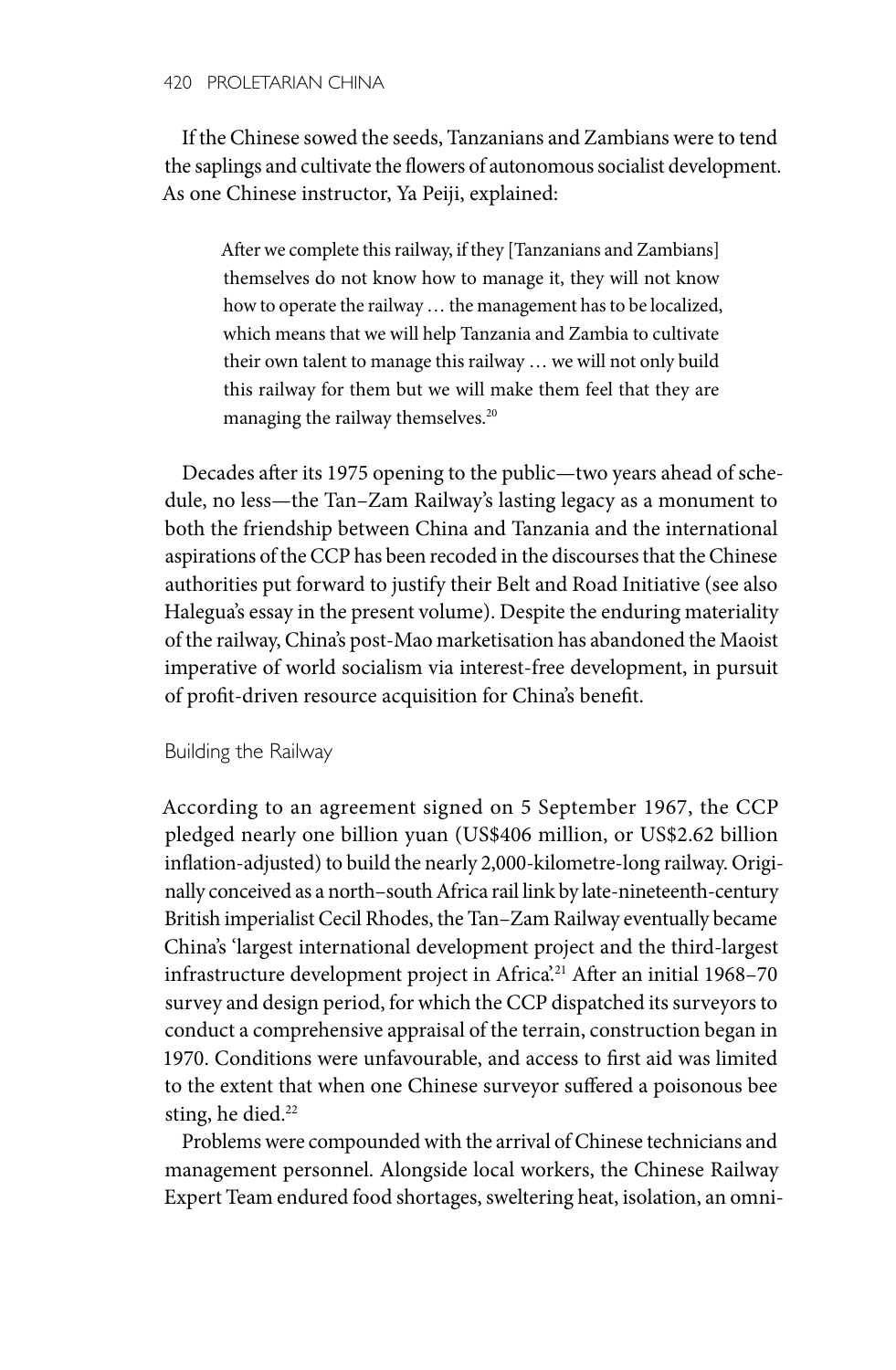present risk of disease, and limited availability of medical care for illness or injury. Work was highly regimented and the hours were long. As Jamie Monson wrote:

Work on the project was organized through twelve base camps, with centers of operations at Dar es Salaam and Mang'ula in Tanzania. Teams of workers were sent out from the base camps in smaller sub-teams, directed by African foremen and Chinese field assistants. The work gangs varied in size; at one base camp in 1972 there were 64 labor gangs involving some 5,500 workers. Work took place in isolated conditions, as the gangs could be spread out two to three miles apart during the workday. In some critical sections work continued around the clock in 8-hour shifts, with diesel generators providing electric light.<sup>23</sup>

Food was shipped from China, but the half-month voyage meant that staff on the ground were confined to eating dehydrated vegetables. Even soy sauce was a luxury. Sometimes, when supplies arrived, the wheat flour was already mouldy. Living in tents in the wilderness was dangerous, too. The men always had to check their shoes for snakes before putting them on in the morning. At night they could hear lions roaring outside.<sup>24</sup>

Veteran workers also encountered hardships while working on the project. An interview that was part of a *China Central Television* (*CCTV*) program included one account by an anonymous veteran of the Tan–Zam Railway that told of water scarcity, overwork, and extreme pressure to meet construction deadlines. 'Sometimes we had to drink the water that we found in the elephants' footprints,' the interviewee noted.<sup>25</sup> In all, more than 160 workers, sixty-four of whom were Chinese, died during the railway's construction.<sup>26</sup> Yet, in spite of all this, what truly mattered to many of those workers were the bonds of friendship and solidarity that they forged through shared struggle in the face of the world superpowers, and the conviction that they were building world socialism.

On the Tanzanian side, local communities also experienced significant duress during the Tan–Zam Railway's construction, as Nyerere ordered state seizures of farmland to make way for the railway. The state offered limited compensation for these lands and holding the authorities to account was often extremely difficult. For years after workers drove the final spike into the Tan–Zam Railway, many farmers complained of long-ignored compensation payments due for their lost crops and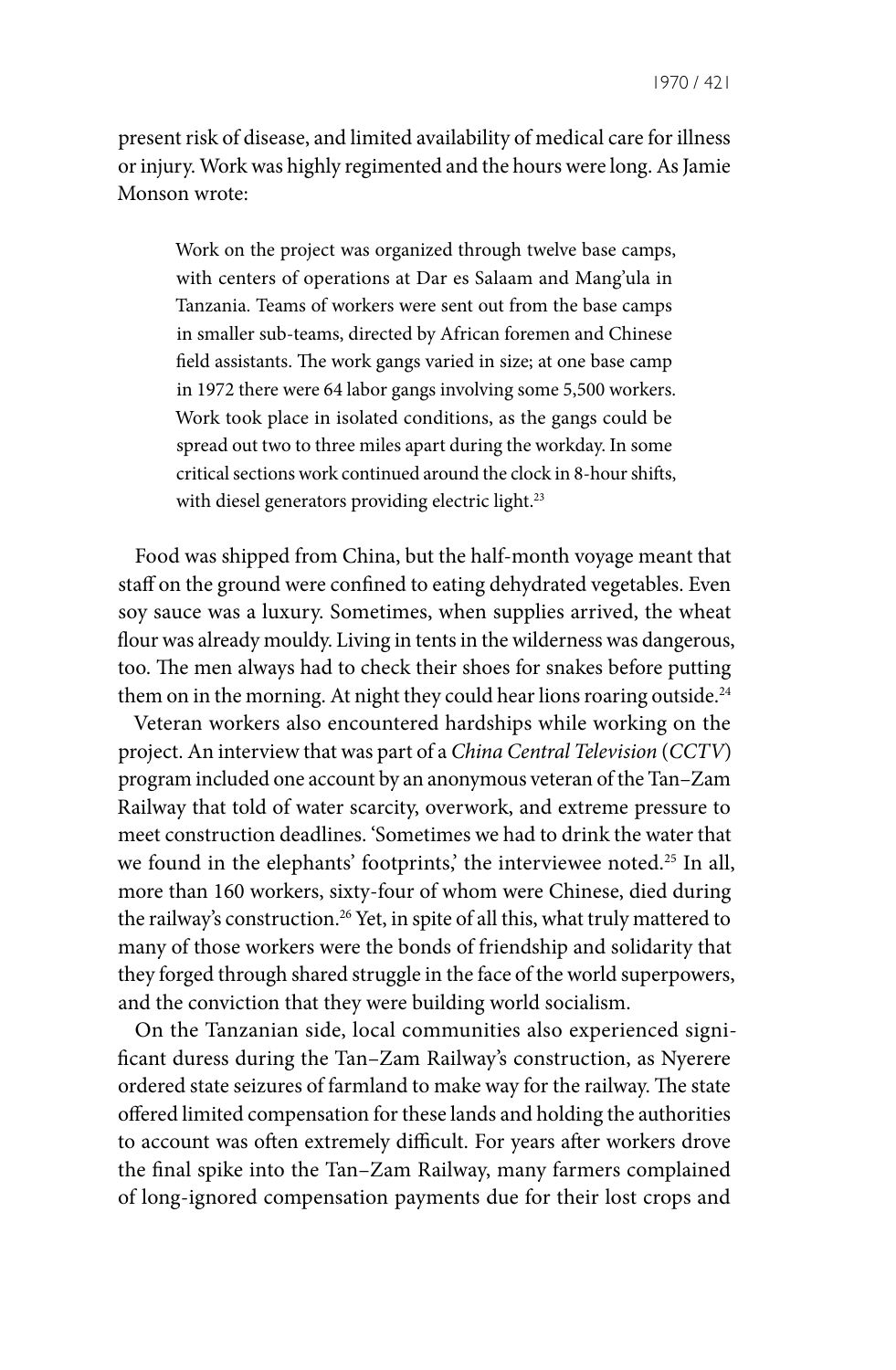revenues. These losses were compounded by Nyerere's massive '*Ujamaa*' villagisation program, as state authorities forcefully relocated more than 1,300 households to establishments closer to the railway to safeguard the structure from damage and contribute to the state's massive agricultural production initiatives.<sup>27</sup>

At the national level, there were growing fears that Chinese investment would signal a forfeiture of Tanzanian economic and political sovereignty. However, government officials in Dodoma held that the construction of the Tan–Zam Railway and the stipulation of economic treaties with the PRC did not imperil either. Nyerere fervently asserted that the Tan–Zam Railway, like any other project of that kind, 'was a railway whether it was built by Chinese or Italians and it was not necessarily Red<sup>228</sup> He reiterated that Chinese assistance did not mean that Tanzania had deviated from its resolute commitment to self-reliance, autonomous socialist development, and nonalignment. Tanzanian Minister for Communications, Labour, and Works, J.M. Lusinde, echoed Nyerere's statement: 'The Tanzanian people are determined to see to it that the whole of Africa is liberated. And the construction of the railway is a contribution to the total liberation of Africa.'29 Nyerere often dismissed charges that China was manipulating Tanzanian affairs through the Tan–Zam partnership and stressed Tanzania's agency in international exchanges.30 He even remarked in response to Euro-American media's interpretation of his wearing the widely imitated 'Tanzania suit'—itself somewhat resembling a Mao suit—as indicative of his desire to imitate Maoist China: 'I gather that even the suits I wear have been adduced as evidence of pernicious Chinese influence.<sup>'31</sup>

### Remembering the Railway Labourers Today

Decades after its completion, the Tan–Zam Railway holds contemporary relevance as a lasting monument to Maoist China's commitment to global anti-imperialism. For many in contemporary China, it remains a 'pinnacle of the kind of struggle, hardship, and "glorious achievement" pushed by Mao<sup>232</sup> The PRC's emphasis on collective sacrifice, especially in memorialising veterans and Chinese Railway Expert Team members who perished, not to mention Tanzanian and Zambian workers who also paid a price, 'parallels the tales of Daqing's Iron Man Wang Jingxi' and the 'agricultural brigade at Dazhai' (see also Clinton's essay in the present volume).33 State officials from both China and Tanzania continue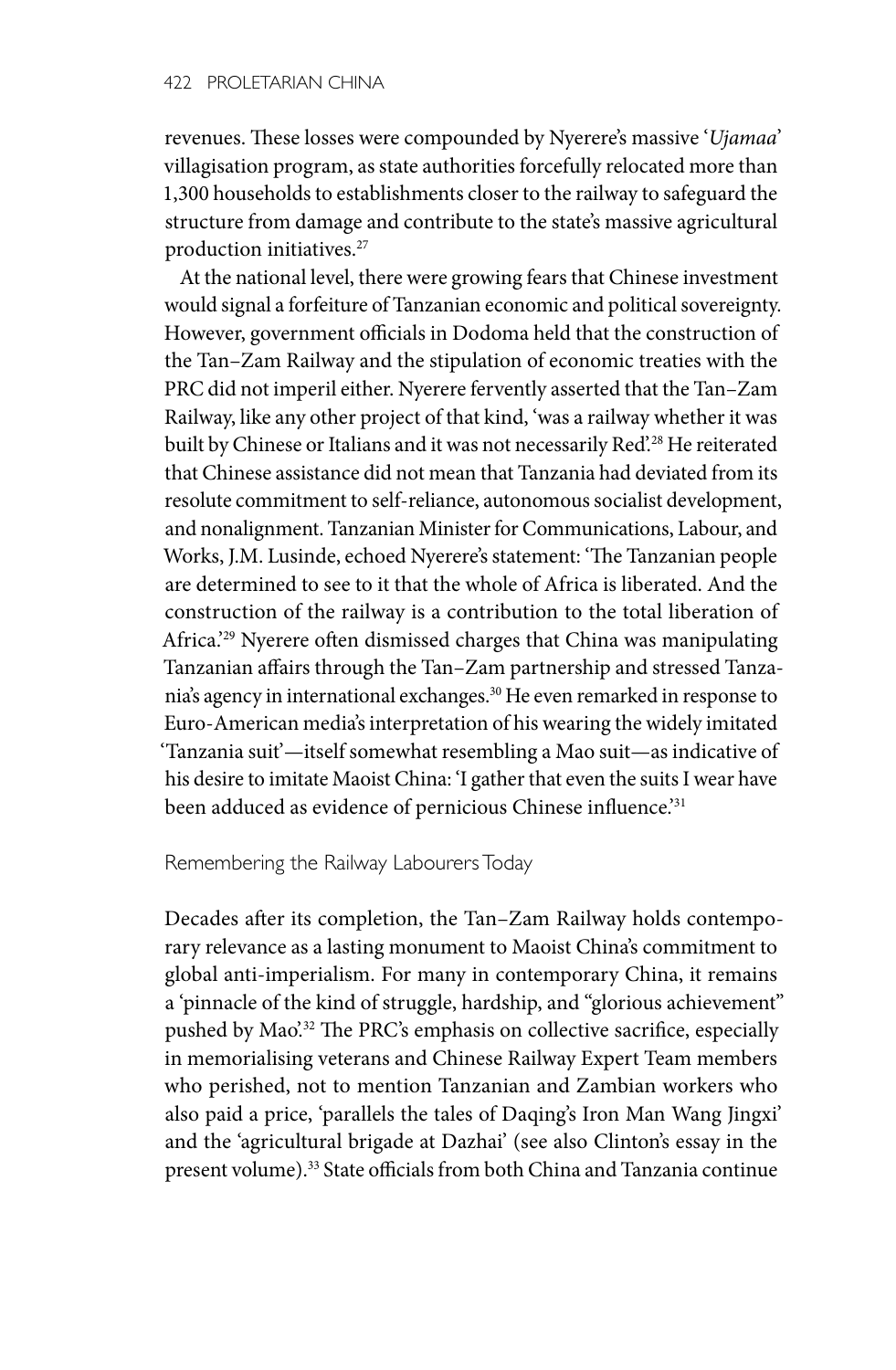to make widely publicised visits to commemorate the heroic sacrifices of Chinese workers on the Tan–Zam Railway. Most notably, on 23 June 2006, Tanzanian Prime Minister Edward Lowasa joined PRC Premier Wen Jiabao in Dar es Salaam, where both leaders paid their respects at the Chinese Railway Expert cemetery on the city's outskirts at Gongo la Mboto, where sixty-four Chinese technicians who died while working on the project are buried. Wen laid flowers and a wreath on the monument to the 'Glorious Sacrifices of the Comrade Chinese Aid Experts in Tanzania' (中国援坦专家光荣牺牲同志), after which the officials observed a moment of silence.<sup>34</sup>

That same year—which in China was celebrated as the 'Year of Africa'— Chinese state media ensured that the Tan–Zam Railway story was broadcast throughout the country.<sup>35</sup> 'It is hard to find a speech or newspaper account about contemporary Africa–China relations that does not contain a glowing reference to the Tan–Zam Railway project and the heroism of the men who built it,' one journalist recounted.<sup>36</sup> At a press conference on Chinese aid to Africa, Vice-Minister of Commerce Fu Ziying noted how moved he was when he visited the railway personally:

A few days ago, when I was paying respect to the Chinese workers who sacrificed their lives for the construction of [the] Tanzania– Zambia Railway at a public cemetery in Tanzania, I could not help bursting into tears for the tens of thousands of Chinese workers who laboured side-by-side with the Tanzanian and Zambian people to build the railway successfully.<sup>37</sup>

Despite the Tan–Zam Railway's domestic significance when it was built, the railway project was not without its critics in its time. The criticisms levelled against it curiously resonate with discussions today about Chinese engagements abroad. As mentioned above, some in Tanzania pointed to deals with China as signals of an impending loss of sovereignty. In spite of Chinese pledges to 'resolutely implement' Mao's teachings, Zhou's eight principles of foreign aid, and later Chairman Hua Guofeng's instructions to help develop the national economies of Tanzania and Zambia, there were still grave concerns about the scale, cost, and labour involved in a foreign-funded project. Even more worrying was the fact that Tanzania and Zambia, although contributing most of the workforce for the railway's construction, committed to trade agreements favourable to Beijing.<sup>38</sup>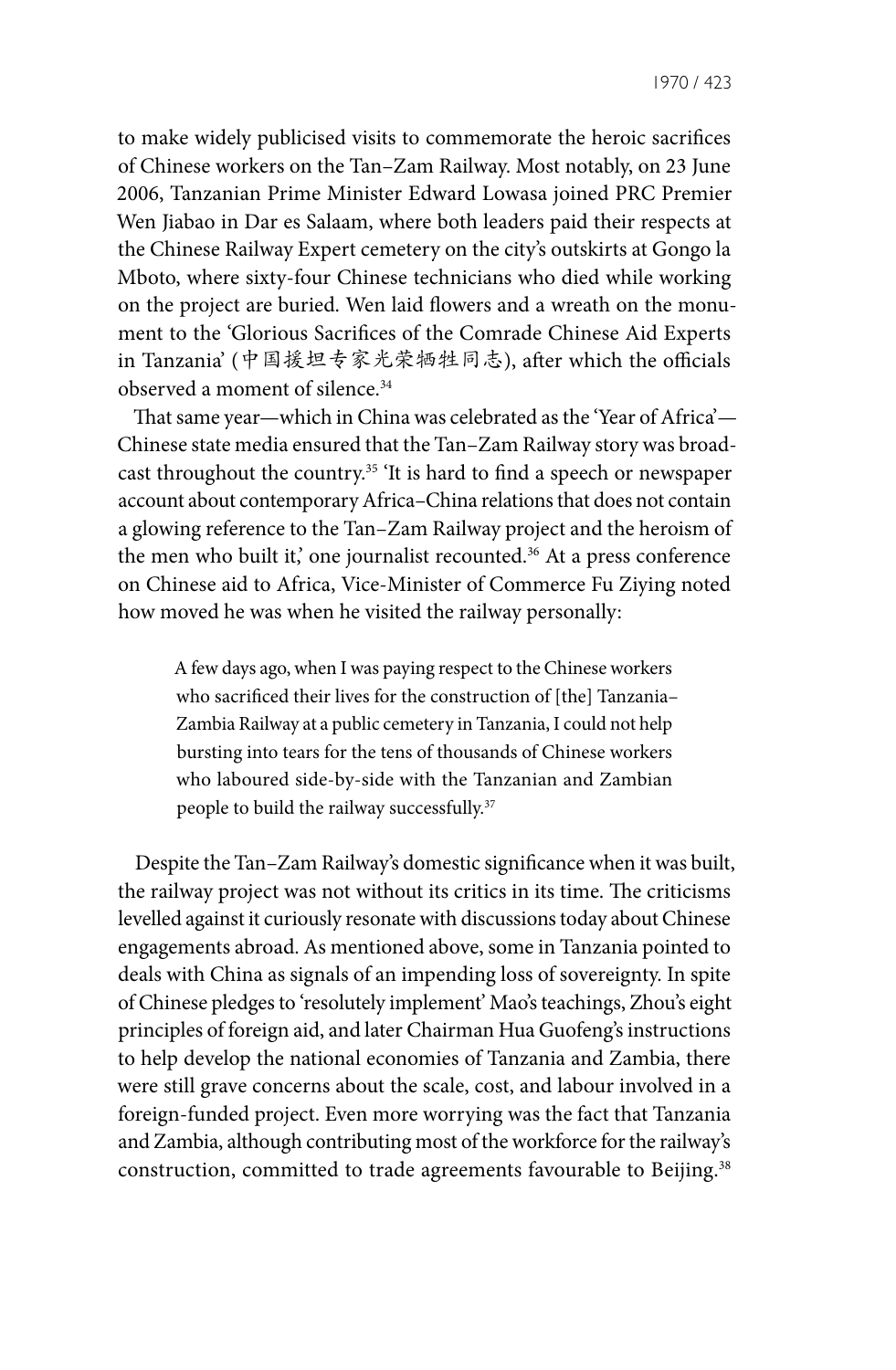Activists pointed to these unequal trade agreements—most notably, one that gave the PRC unfettered freedom to pump its surplus goods into East Africa, effectively eliminating local competition. As one commentator noted, this rapid influx of Chinese products endangered local industries:

African recipient countries are often in the difficult position of virtually having to take whatever is available [so] shops in Dar es Salaam are full of unsold 'make-weight' Chinese goods … The influx of simple industrial goods tends to inhibit the recipient country from establishing that sort of industry within its borders.<sup>39</sup>

Several Tanzania-based African-Americans also highlighted unfair treatment of local workers by the Chinese Railway Expert Team, including degrees of discrimination in hiring practices and lack of protection of worker safety.40

After Mao's death in 1976, the gradual transition to Reform and Opening Up completely reoriented the relationship between China and Tanzania. Gone were the days of China's rhetorical, ideological, and material commitments to Third World anti-imperialism and autonomous socialist development. PRC-funded factory and rail-building aid initiatives for Tanzanian economic autonomy from apartheid South Africa gave way to a unilateral relationship in which Chinese profit was prioritised. PRC firms hired largely for 'capitalist exploitation' and depended primarily on easily exploitable 'casualized Tanzanian labor in enclaves of industrial production, resource extraction, and infrastructure construction'.41 The situation in Tanzania also played a part. In pursuit of international debt cancellations for the country, Nyerere's successor, Benjamin Mkapa (who took power in 1995), discarded the socialist policies of his predecessor, privatised state-owned companies, and instituted liberal market policies to promote economic growth. The International Monetary Fund and World Bank enthusiastically supported these neoliberal measures.<sup>42</sup>

Such significant changes to the nature of the Sino-Tanzanian relationship in recent years notwithstanding, for many Chinese and Tanzanians alike, the Tan–Zam Railway stands for something much greater than the hazards brought about by the neoliberal world order. Tan–Zam Railway veteran Li Yongzen from Tianjin, who worked in Tanzania as an engineer in 1970, reflected on the symbolic importance of the railway as a monument of the China–Tanzania friendship: 'To have aided in the construction of the Tan–Zam Railway remains an unforgettable memory for me.'43 His